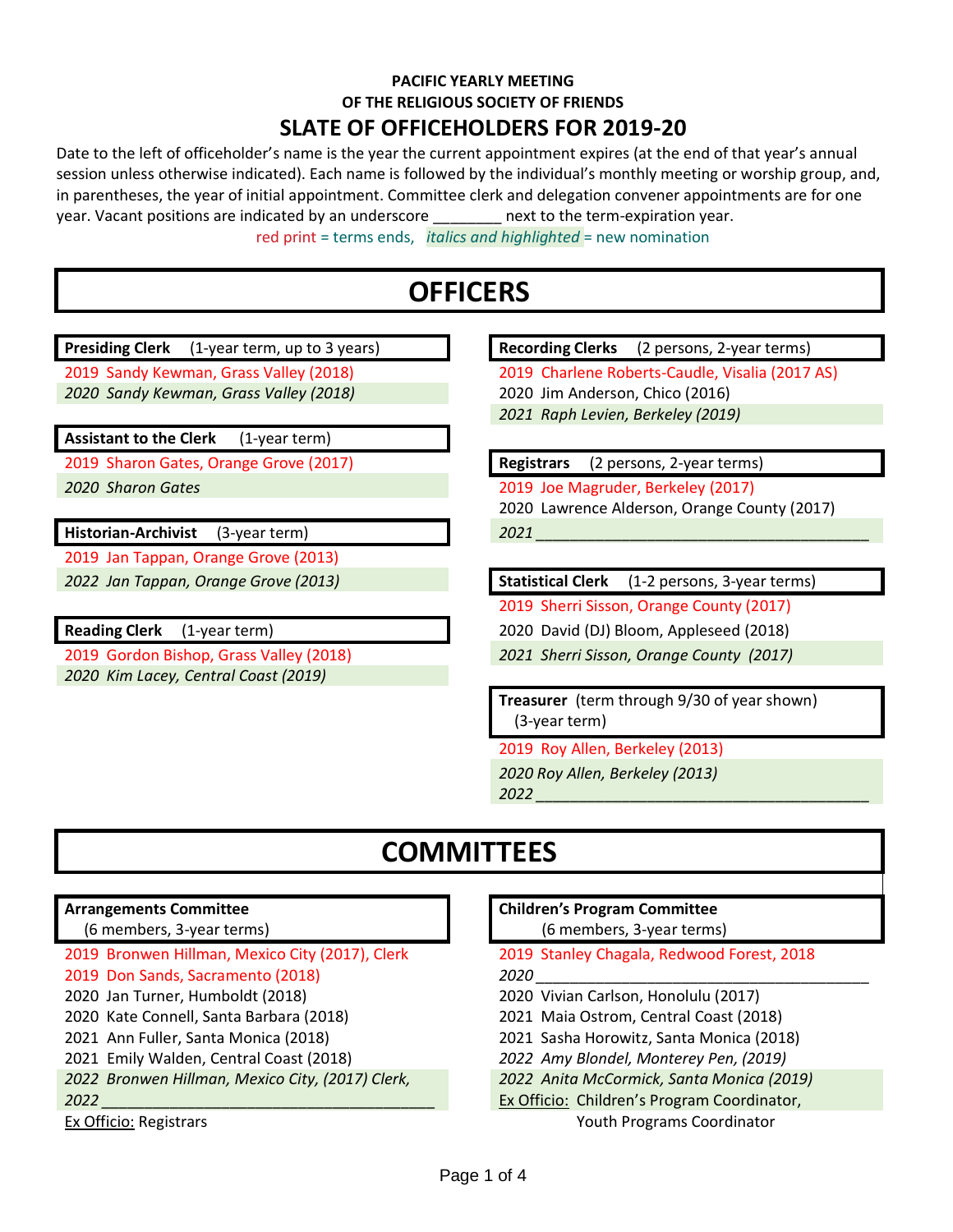### **Communications Committee**

(5 members, 3-year terms)

- 
- 2020 Arthur Kegerreis, Orange Grove (2018) 2020 Jennifer Carr, Las Vegas (2014)
- 
- 2021 Lawrence Alderson, Orange County (2018) 2021 Paul Harris, Redwood Forest (2018)
- *2021 Kate Watkins, Santa Monica, Clerk* 2021 Margaret Mossman, Berkeley(2018)
- 
- *2022 Allison Kirkegaard, Claremont (2019) 2022 Stratton Jaquette, Palo Alto (2016)*

Ex Officio: Web Editors, IT Administrator, Assistant to the Clerk, Youth Programs Coordinator

(Website Editors and IT Administrator appointed by Communications Committee)

### **Faith and Practice Revision Committee**

 $(6$  members, 3-year terms +  $7<sup>th</sup>$  member with IT expertise)

2019 Jennifer Carr, Reno (2018) 2020 Don McCormick, Grass Valley (2017) 2019 Patricia Portillo, Sacramento (2016) 2021 Austin Stanion, Orange Grove (2017) 2019 Sarah Tyrrell, Berkeley (2018) IT specialist 2021 David Ledderman, Orange County (2018)

2020 Carl Magruder, Str. Ck. (2014), Co-clerk *2021 Dan Strickland, Orange Grove (2013)*

- 2020 Laura Magnani, Berkeley (2016), Co-clerk *2022 Evan Nelson, La Jolla (2019)*
- 

*2022 Patricia Portillo, Sacramento (2016)*

*2022 \_\_\_\_\_\_\_\_\_\_\_\_\_\_\_\_\_\_\_\_\_\_\_\_\_\_\_\_\_\_\_\_\_\_\_\_\_\_\_*

*2022 IT Specialist - Sarah Tyrrell, Berkeley (2018)* **Ex Officio: Historian-Archivist** 

### **Finance Committee** (6 members, 3-year terms)

2019 Sherri Sisson, Orange County (2018) **Latin American Concerns Committee**

- 2020 Sharon Shen, Berkeley (2015) 2019 Betty Guthrie, Orange County (2016)
- 2020 Emma Castanedo, La Jolla (2017) 2019 Nate Secrest, Lake County (2016)
- 2021 Robert Levering, Santa Cruz (2018) 2020 Patricia Portillo, Sacramento (2017)
- *2021 Martha Hunkins, Humbolt (2019)* 2021 Linda Rowell, Chico (2015 ), Co-clerk
- *2022 Sherri Sisson, Orange County (2018)* 2021 Graciela Martinez (Visalia), 2018
- 

Ex Officio: Treasurer, Statistical Clerk(s)

**Holding Corporation** (6 members, 3-year terms) Choose their own officers

- 2019 George Mills, Palo Alto (2016) 2019 Jeff Kroeber, San Jose (2013)
- 2019 Mary Klein, Palo Alto (2018) 2019 Stratton Jaquette, Palo Alto (2016)
	-
- *2020 \_\_\_\_\_\_\_\_\_\_\_\_\_\_\_\_\_\_\_\_\_\_\_\_\_\_\_\_\_\_\_\_\_\_\_\_\_\_\_* 2020 Sharlene Roberts-Caudle, Visalia (2014)
	-
	-
- *2022 George Mills, Palo Alto (2016) 2022 Genie Stowers, Berkeley (2019)*
	-
	- Ex Officio: Treasurer, Presiding Clerk

### **Junior Yearly Meeting (JYM) Adult Committee** (9 members, 3-year terms)

- 2019 Dan Strickland, Orange Grove (2013)
- 2019 Suzanne Doss, Orange Grove (2013)
- 2019 Muriel Strand, Sacramento (2015), Co-clerk
- 2020 Sarah Armstrong Jones, Big Island (2017)
- 
- 
- 
- 
- 
- 2021 Sue Scott, Inland Valley (2018) *2022 Suzanne Doss, Orange Grove (2013)*
- 2021 Stan Searle, Santa Monica (2018) *2022 Bertha Pena, Mexico City (2019)*
	- Ex Officio: Youth Programs Coordinator

## 2019 Sandy Farley, Palo Alto (2015), Clerk (3-6 members, 3-yearterms, + named appointments)

- 
- 
- 
- 
- *2022 Doug Smith, Reno (2019) 2022 Linda Rowell , Chico (2015), Co-clerk*
	- Appointed by Casa de los Amigos: Patricia Constantino (Mexico City) (2016)
	- Appointed by El Salvador Project: Nate Secrest, (2019)
	- Appointed by Guatemala Scholarship Program Donna Smith (Redwood For.) (2014), Co-clerk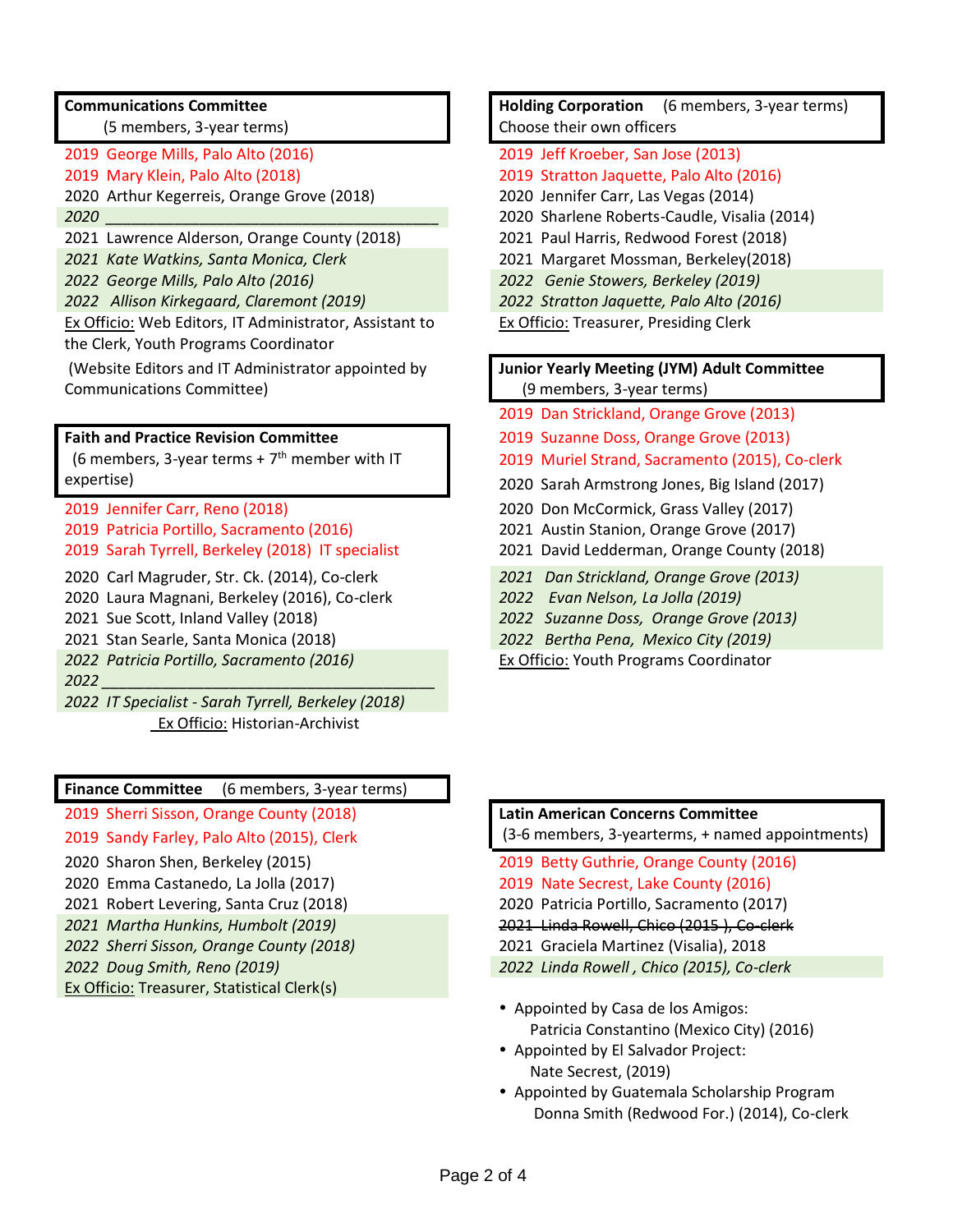### **Ministry and Oversight Committee**

(9 members, 3-year terms)

2019 Shayne Lightner, Santa Monica (2013) 2019 Jim Summers, La Jolla (2016), Co-clerk 2019 Sharon Shen, Berkeley (2016) 2020 Shan Cretin, Santa Monica (2017), Co-clerk 2020 Andrea Beane, Santa Monica (2017) 2020 Thistle West, Strawberry Creek (2017) *2020 \_\_\_\_\_\_\_\_\_\_\_\_\_\_\_\_\_\_\_\_\_\_\_\_\_\_\_\_\_\_* 2020 Gail Eastwood, Humboldt (2018) 2021 Lora Powell, Berkeley (2017) 2021 Kylin Navarro, Berkeley (2015) 2021 *\_\_\_\_\_\_\_\_\_\_\_\_\_\_\_\_\_\_\_\_\_\_\_\_\_\_\_\_\_\_\_\_\_\_\_\_\_\_\_* 2021 Eric Sableman, Palo Alto (2019) *2022 \_\_\_\_\_\_\_\_\_\_\_\_\_\_\_\_\_\_\_\_\_\_\_\_\_\_\_\_\_\_\_\_\_\_\_\_\_\_\_* 2021 Elena Anderson, Redwood Forest (2018) *2022 \_\_\_\_\_\_\_\_\_\_\_\_\_\_\_\_\_\_\_\_\_\_\_\_\_\_\_\_\_\_\_\_\_\_\_\_\_\_\_ 2022 Valerie Nuttman, Santa Cruz (2016) 2022 Jim Summers, La Jolla, (2016) Co-clerk*

### **Peace and Social Order Committee**

 (5 members currently, 3-year terms )  *(request to have 6 members)*

2019 Ann Baier, Live Oak (2018) *2020 Nate Secrest, Lake County, (2019)* 2019 Shannon Frediani, Santa Cruz (2016), Clerk 2021 Rebekah Percy, La Jolla (2015) Co-clerk 2019 Zae Illo (David B) San Francisco (2017) 2021 Barbara Babin, Redwood Forest (2016)

2020 Linnea Hanson, Chico (2017) *2022 \_\_\_\_\_\_\_\_\_\_\_\_\_\_\_\_\_\_\_\_\_\_\_\_\_\_\_\_\_\_\_\_\_\_\_\_\_\_\_*

2021 Graciela Martinez, Visalia (2017)

2021 Brian Johnson, Santa Monica (2018) Youth members are nominated by YPCC

*2022 Shannon Frediani, Santa Cruz (2016) Clerk*

*2022 Zae Illo (David B), San Francisco (2017)*

### Ex Officio:

 SCQM Peace and Social Order Committee Clerk, one PYM AFSC representative, one PYM FCLCA representative, one PYM FCNL representative

#### **Unity with Nature Committee**

 (6 members, 3-year terms) (*Engaged in a discernment process* )

# 2019 Valerie Nuttman, Santa Cruz (2016) 2019 Shelley Tanenbaum, Strawberry Ck. (2013)

## *2022 \_\_\_\_\_\_\_\_\_\_\_\_\_\_\_\_\_\_\_\_\_\_\_\_\_\_\_\_\_\_\_\_\_\_\_\_\_\_\_* **Youth Programs Coordinating Committee**

(6 members, 3-year terms + 4 Youth members)

2019 Melissa Lovett-Adair, Ctrl. Coast (2016) 2019 Bertha Peña, Mexico City (2016), Co-clerk *2020 \_\_\_\_\_\_\_\_\_\_\_\_\_\_\_\_\_\_\_\_\_\_\_\_\_\_\_\_\_\_\_\_\_\_\_\_\_\_\_*

- 
- 
- *2020 \_\_\_\_\_\_\_\_\_\_\_\_\_\_\_\_\_\_\_\_\_\_\_\_\_\_\_\_\_\_\_\_\_\_\_\_\_\_\_ 2022 Melissa Lovett-Adair, Ctrl Coast (2016)*

### **REPRESENTATIVES AND DELEGATES**

### **American Friends Service Committee (AFSC) Corp**

(4-5 representatives, 3-year terms)

- 
- 2020 Nancy Mellor, Sacramento(2012), Convener 2019 Doug Smith, Reno (2015)
- -

### **Friends Bulletin Corp. (Western Friend) Board of Directors**

- 2019 Shannon Frediani, Santa Cruz (2016) (3 representatives from PYM, 3-year terms)
	-
- *2021 \_\_\_\_\_\_\_\_\_\_\_\_\_\_\_\_\_\_\_\_\_\_\_\_\_\_\_\_\_\_\_\_\_\_\_\_\_\_\_* 2020 Claire Gorfinkel, Orange Grove (2016)
- *2022 \_\_\_\_\_\_\_\_\_\_\_\_\_\_\_\_\_\_\_\_\_\_\_\_\_\_\_\_\_\_\_\_\_\_\_\_\_\_\_* 2021 Jim Anderson, Chico (2015), Convener
- *2023 \_\_\_\_\_\_\_\_\_\_\_\_\_\_\_\_\_\_\_\_\_\_\_\_\_\_\_\_\_\_\_\_\_\_\_\_\_\_\_ 2022 \_\_\_\_\_\_\_\_\_\_\_\_\_\_\_\_\_\_\_\_\_\_\_\_\_\_\_\_\_\_\_\_\_\_\_\_\_\_*